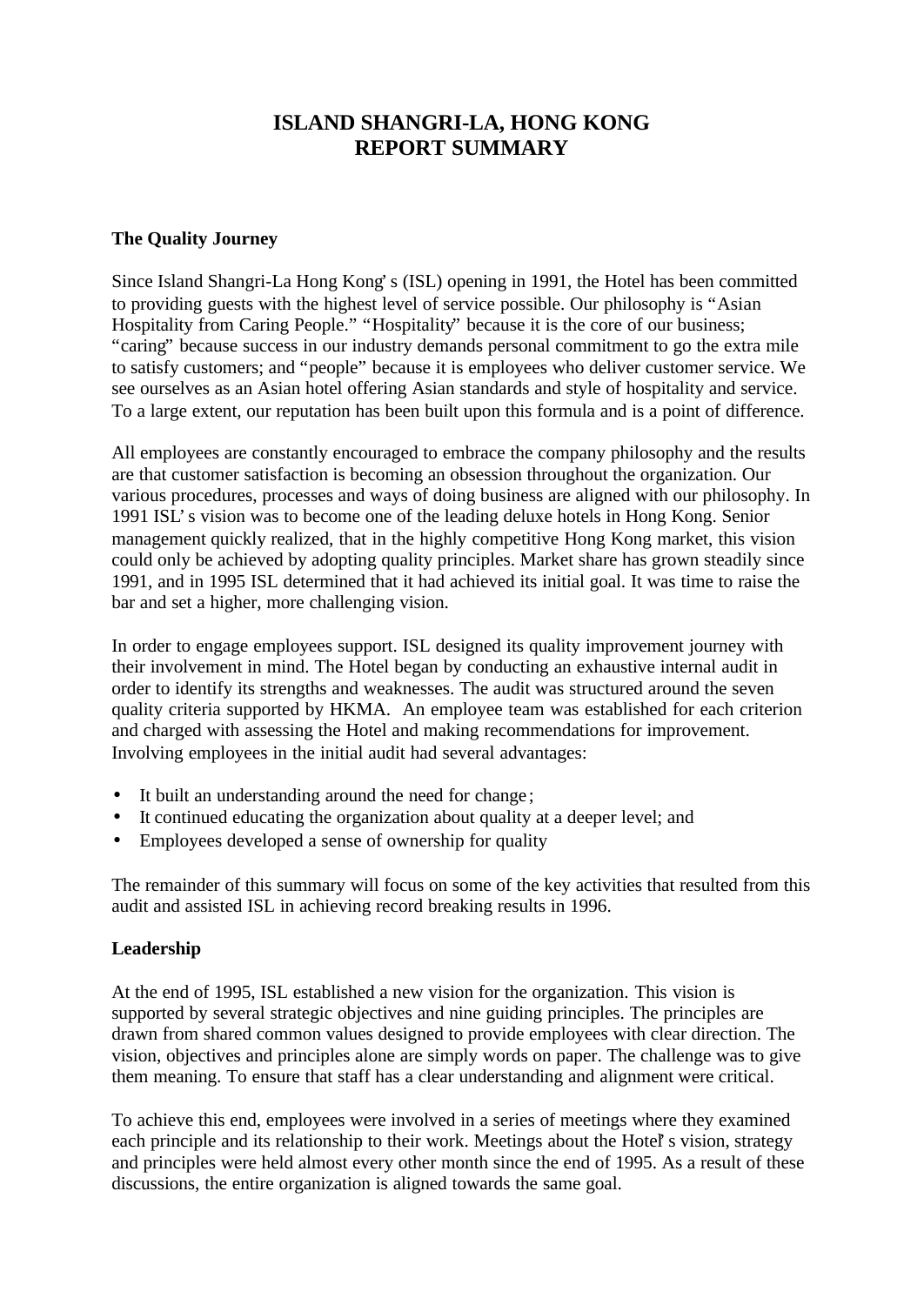### **Information and Analysis**

The Hotel uses measures of customer satisfaction, employee satisfaction, labour productivity, and financial results to assess its performance. Management believes strongly that it is vital to measure and manage all of these business drivers as achieving excellence in these areas will lead to superior financial performance. By looking at a broad range of measurements as well as benchmarking against competitors, ISL employs a "balanced scorecard" approach to tracking and managing performance.

## **Strategic Planning**

At ISL, employee involvement is a critical component of strategic planning. It is leadership's job to set the direction for the Hotel, but managers must believe in this direction and be involved in determining how to get there. Each year the Hotel holds off-site meetings which involve the senior team and selected managers to address the following issues:

- What benefit must we provide to our target customers in order to lead within our chosen market segment?
- How should we be structured to provide this benefit?
- What skills and competencies do we need?
- What technology, human resource and production systems are required?

These questions are addressed for each of ISL's major business segments and specific strategies are developed for each functional area. As a result of the planning process, the functional strategies support each other and are congruent with the organization's vision.

In order to align the rest of the organization with the strategic goals set, staff's evaluations are based on the achievement of these goals which in turn ties in with salary increases. As a consequence, compensation becomes a motivator. In addition, employees are involved in developing, implementing and reviewing action plans designed to support the functional strategy that has been established for their respective departments.

### **Human Resources Planning and Evaluation**

One of Human Resources' most important responsibilities is conducting the Annual Staff Opinion Survey which asks employees to rate the Company's performance along 13 dimensions. Each year senior management reviews the feedback with employees and establishes teams to respond to specific opportunities that have been identified. Consequently, employee retention has increased steadily over the past four years and in 1996, retention improved from 80 to *85* percent.

### **Process Management**

In order to provide high quality services, it is necessary to assess customer requirements continuously and design innovative services around customers' needs. To develop new and improve existing processes, the Hotel uses the PDCA (Plan, Do, Check, Act) cycle, which is a systematic method for problem solving and continuous improvement.